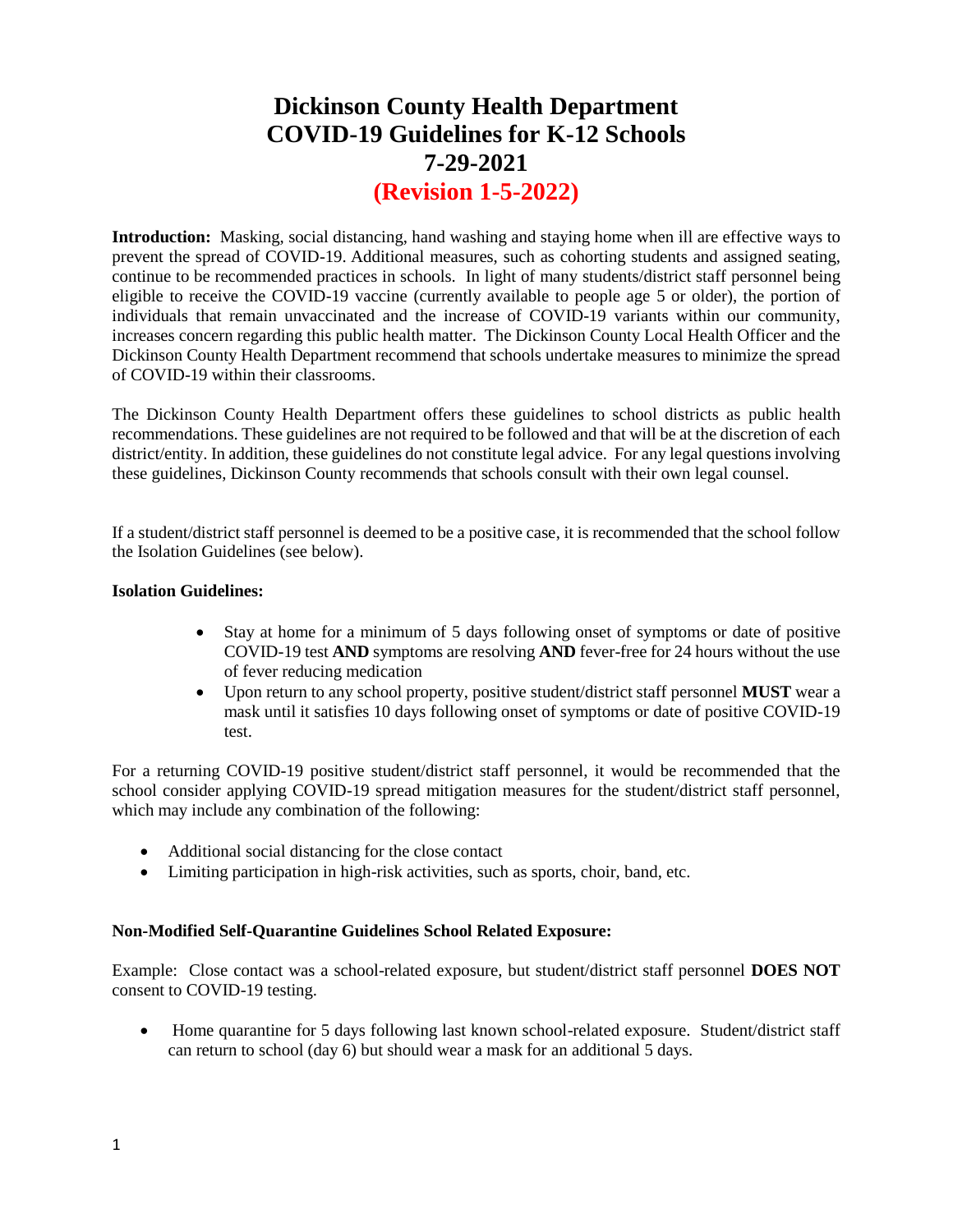# **Modified Self-Quarantine Guidelines School Related Exposure:**

Example:Close contact was a school-related exposure and student/district staff personnel **DOES** consent to COVID-19 testing.

• Test daily for 5 days following exposure (less weekends, holidays, etc.) and wear a mask for 10 days following exposure.

If the student/district staff personnel are permitted on school property during their self-quarantine period, it would be recommended that the school consider applying COVID-19 spread mitigation measures for the student/district staff personnel, which may include any combination of the following:

- Additional social distancing for the close contact
- Limiting participation in high-risk activities, such as sports, choir, band, etc.

## **Modified Self-Quarantine Guidelines Non-School Related Exposure:**

Example:Student/district staff personnel have been identified as a close contact to a COVID-19 positive household member and student/district staff personnel **DOES** consent to COVID-19 testing.

• Household close contact requires student to be tested each day upon entering school and wear a mask while at school or school event for 7 consecutive school days following the last COVID positive household members' date of positive test.

If a student/district staff personnel is deemed to be a close contact, it is recommended that the school follow the Modified or Non-Modified Self-Quarantine Guidelines (see below). ALL close contacts to a COVID-19 positive individual should continue to monitor for symptoms for 14 days after exposure.

## **Definitions:**

- Isolation: infected person is separated from others for the duration of the communicable period (when they can spread disease).
- Quarantine: exposed person is kept away from other susceptible people for the duration of the incubation period (when they can develop the disease). Within these guidelines, the word "self" is used in front of quarantine to indicate situations in which this is not quarantine required by an order.
- Close Contact: someone who is exposed to a person with COVID-19 by being less than 3 feet for 10 cumulative minutes (high-risk contact) or 10 consecutive minutes (low-risk contact).
- Mitigation Measures: actions taken to reduce or prevent the spread of COVID-19.

## **Miscellaneous Related Matters:**

- The decision of whether to issue isolation and quarantine orders occurs on a case-by-case basis and considers a number of factors required under Kansas statutes and administrative regulations. Consequently, the Dickinson County Health Officer would suggest that schools utilize COVID-19 mitigation measures that they may deem appropriate regardless of whether he does or does not utilize his statutory powers to issue isolation and quarantine orders.
- Because COVID-19 is an infectious or contagious disease, mandated reporters such as school nurses, school administrators, and teachers should continue to report cases of COVID-19 in students and staff members to the Dickinson County Health Department.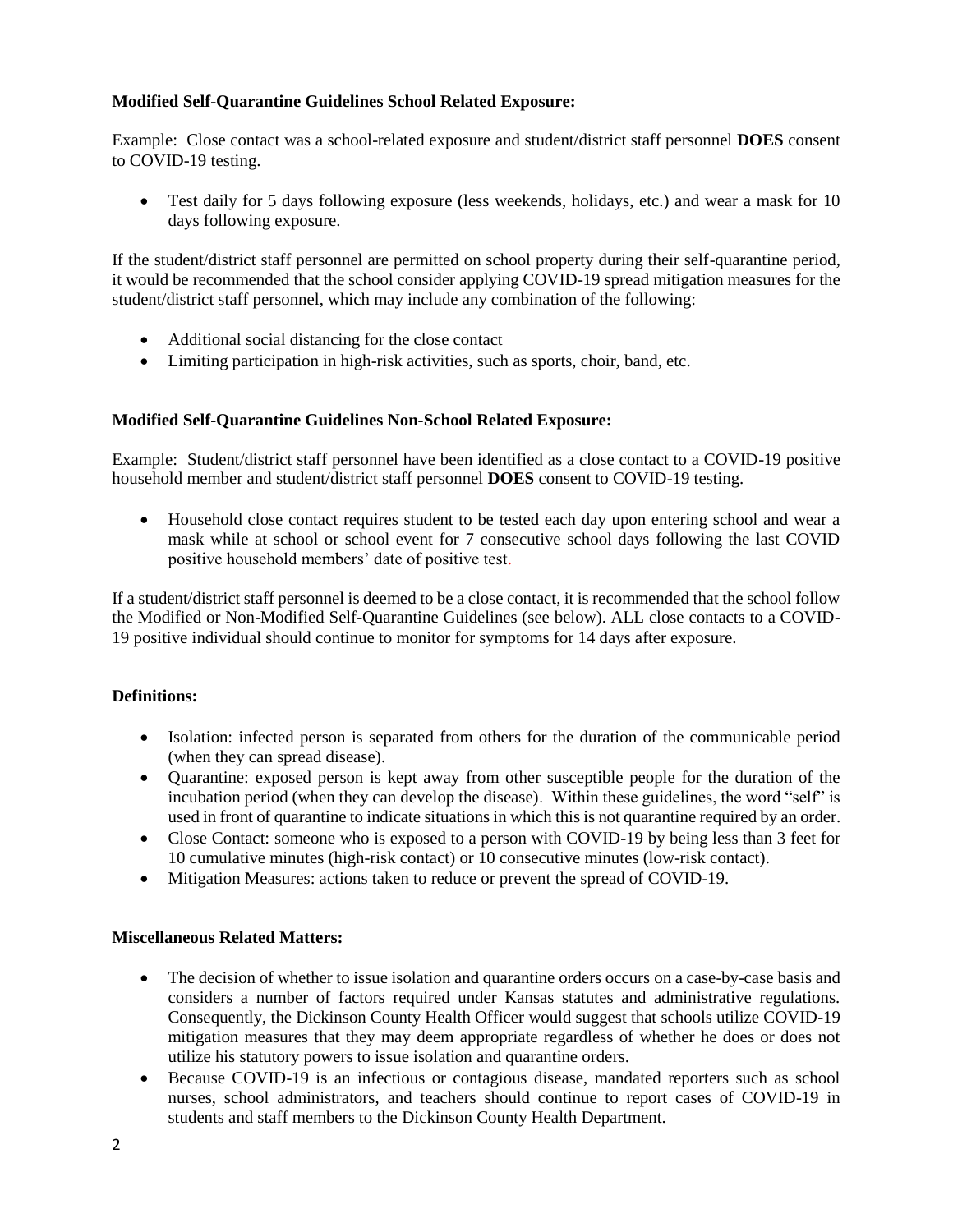# **High Risk Exposures, for unvaccinated individuals, will include the following: Anything unmasked, especially when not physically distanced**

- Consuming food/drink less than three feet apart
- Activities that include physical exertion, less than three feet apart for longer than 10 cumulative minutes, including but not limited to playground and PE activity
- Athletic activity that involves close, sustained contact between participants, lack of significant protective barriers, indoors, and high probability that respiratory droplets will be transmitted between participants. (See Statement on Risk of COVID-19 During High School Sports National Federation of State High School Associations (NFHS) Sports Medicine Advisory Committee (SMAC) [https://www.nfhs.org/media/4295118/nfhs-smac-statement-on-risk-of-covid-19-during](https://www.nfhs.org/media/4295118/nfhs-smac-statement-on-risk-of-covid-19-during-high-school-sports-january-27-2021-final.pdf)[high-school-sports-january-27-2021-final.pdf](https://www.nfhs.org/media/4295118/nfhs-smac-statement-on-risk-of-covid-19-during-high-school-sports-january-27-2021-final.pdf)
- Playing woodwind and brass instruments less than three feet apart without mask
- Singing/shouting less than three feet apart without mask

\*\*\*This list is not exhaustive. Additional considerations such as duration or contact, amount of physical distance, other mitigation measures, and symptoms of infectious individuals may alter these recommendations.

# **Low Risk Exposures, for unvaccinated individuals, will include the following:**

• Being in close contact for 10 consecutive minutes or longer at 3 feet or less, but at least one party was properly wearing a facemask.

**Action:** Parents/staff notification of positive cases within the classroom (see parent letter that is provided below). As noted in this letter, parents may select to move to remote learning following the current selfquarantine guidelines.

## **Self-quarantine Exemptions:**

KDHE has stated that the below people are not expected to self-quarantine after exposure to a COVID-19 case. Individuals should wear a mask around others for 10 days following last known exposure.

• Fully vaccinated individuals (within 6 months of receiving  $2<sup>nd</sup>$  dose of Pfizer/Moderna vaccine or within 2 months of receiving 1 dose of Johnson & Johnson vaccine) or who have been appropriately boosted.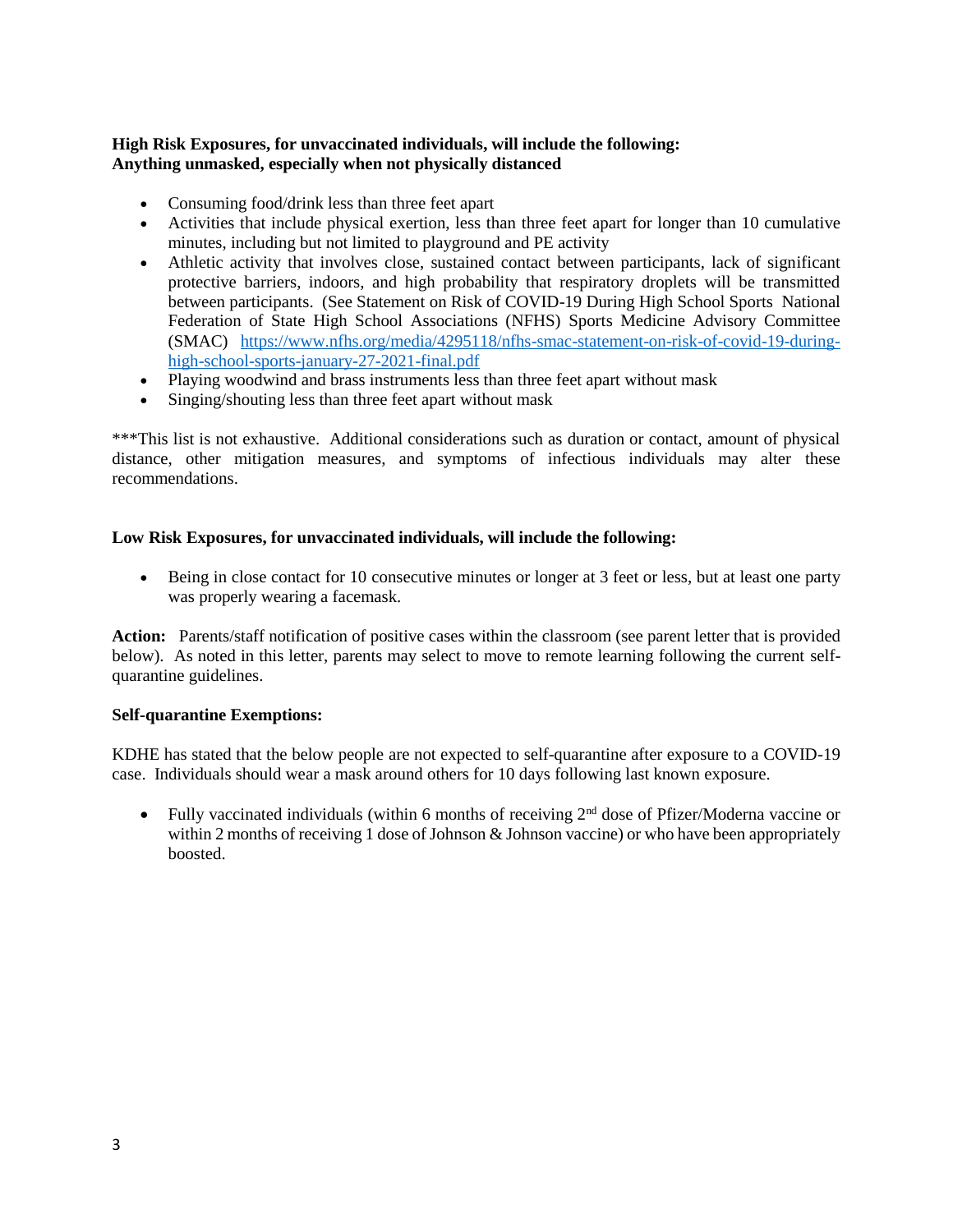## **EXAMPLE LOW RISK CLOSE CONTACT NOTIFICATION: Possible exposure to your child**

## Dear

Today, we were informed that a student in your child's classroom tested positive for COVID-19. This student last attended on \_\_\_\_\_\_\_\_\_, and has since stayed home and followed health department guidelines.

**Your child is considered a Low-Risk Close Contact**. A low-risk close contact is a contact where all measures, to prevent the spread of COVID-19, have been followed. This includes frequent hand washing and remaining socially distanced to the greatest extent possible.

In accordance with (Specific name of K-12 guidelines) your student may continue to attend school following all mitigation procedures in place.

As a cautionary measure, your student may select to move to remote learning model and follow the KDHE guidelines as follows: a COVID-19 PCR test on day six (6) and is negative, the individual can be out of self-quarantine on day eight (8). If a close contact does not have a PCR test on day six (6) the individual can be out of self-quarantine on day eleven (11).

If your child has any of the following symptoms, please stay home and contact your health care provider for further instructions:

- A fever of 100 F or greater
- Cough
- Shortness of breath or difficulty breathing
- Chills
- Repeated shaking with chills
- Muscle pain
- Headache
- Sore Throat
- New loss of taste or smell.

It is our goal at Schools to keep you informed of any potential situation and to continue to provide the safest environment for your child during these items. If you have any questions, please contact me at \_\_\_\_\_\_\_\_\_\_\_\_\_\_\_\_\_\_\_\_\_\_\_\_\_\_\_\_.